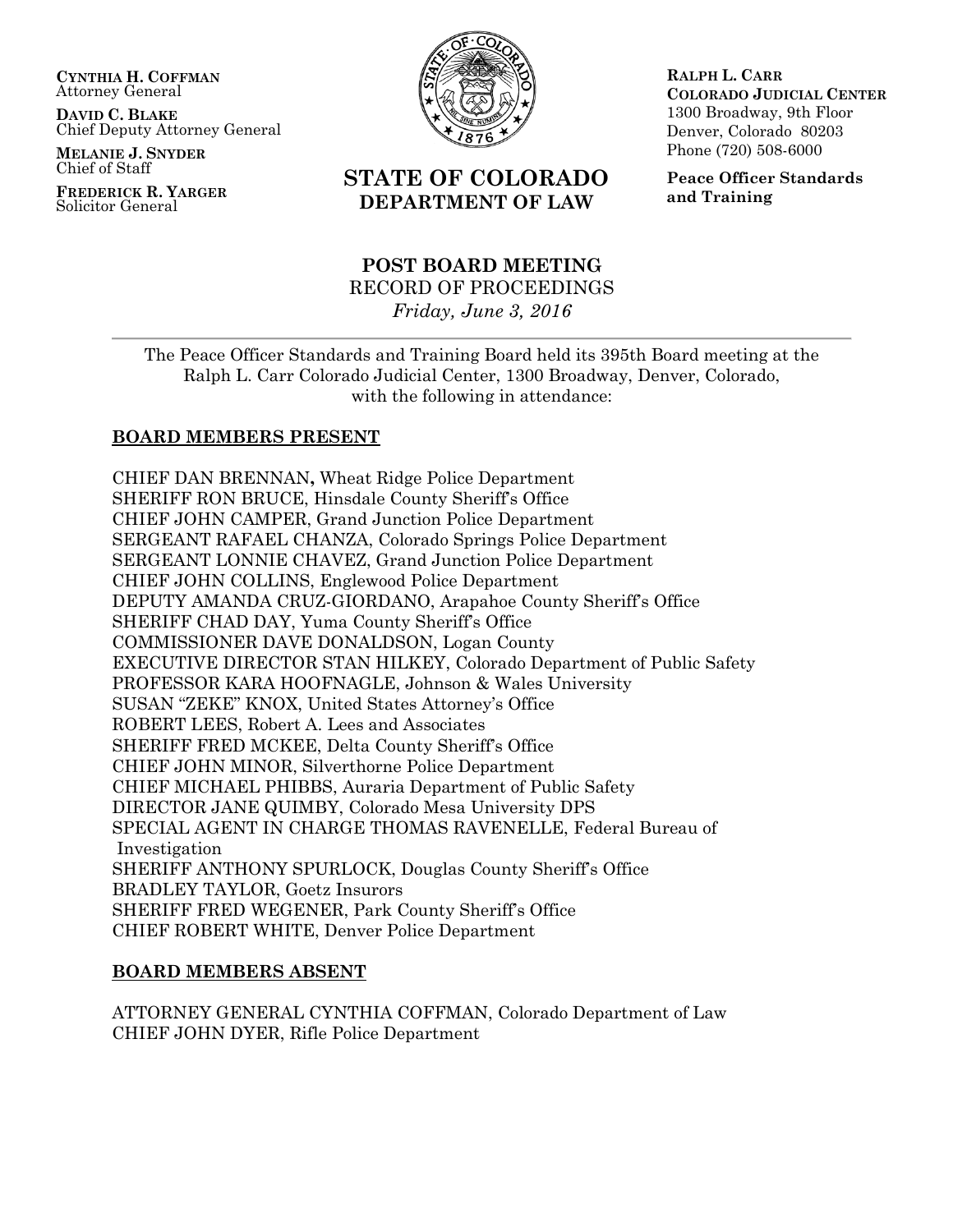### **BOARD COUNSEL**

### STACY WORTHINGTON

### **POST STAFF MEMBERS**

CORY AMEND, Director CAROLYN BERRY, Special Project Manager BECKY CALOMINO, Grant Manager LORI JENCKS, Administrative Assistant ARIEL KISKIRAS, Administrative Assistant CRISTINE MACK, Investigator STEFANIE MACKEY, Grant Coordinator TOM MULLEN, Compliance Investigator

### **MEMBERS OF THE PUBLIC IN ATTENDANCE**

COMMANDER ERIK BOURGERIE, Summit County Sheriff's Office DIRECTOR MICHAEL CARTER, Community College of Aurora MICHAEL CUMMINGS APRIL FOX, Arapahoe Community College BRIAN K HOLLAND DIRECTOR CATHY LABRECQUE, Pikes Peak Community College DIRECTOR MICHAEL MCINTOSH, Adams County Sheriff's Office Academy COMMANDER KARL SMALLEY, Adams County Sheriff's Office DEPUTY ATTORNEY GENERAL SCOTT TURNER, Attorney General's Office

### **Introductions:**

1. **Welcome** Chief John Camper

Chief Camper called the meeting to order at 10:04 am.

- 2. **Pledge of Allegiance** Chief John Camper
- 3. **Introduction of Board Members, SME Members, Staff and Guests**
- 4. **Formal Board Recognition of** Chief John Camper **of Departing Subject Matter Expert Committee Member**

Chief Camper recognized departing Law Enforcement Driving SME committee member Michael Cummings.

5. **Roll Call** Director Cory Amend

*Declaration of a quorum(13)*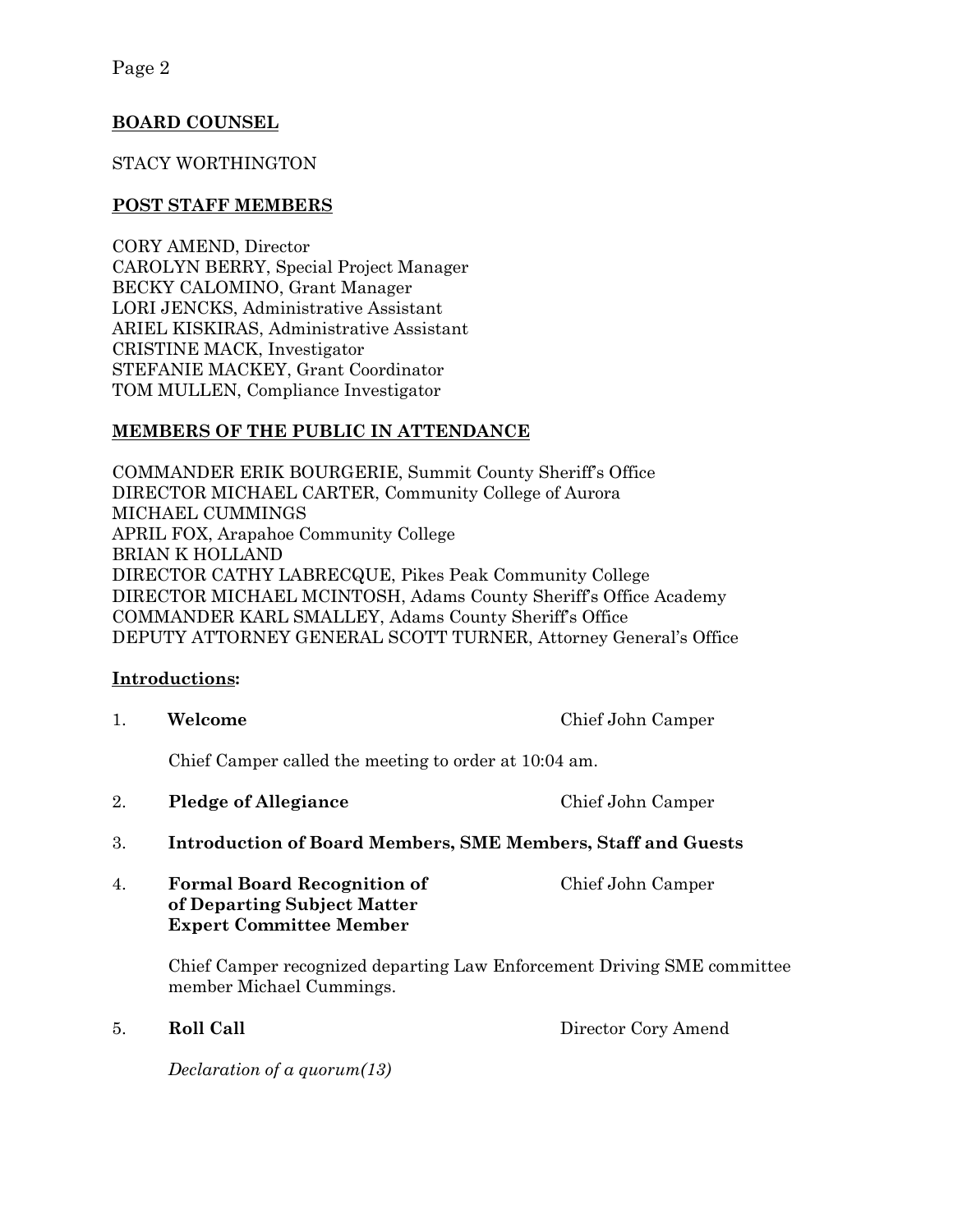### 6. **Formal Board Recognition** Director Cory Amend **of Departing Board Members**

Director Amend recognized departing Board members Chief John Camper, Grand Junction Police Department and Commissioner Dave Donaldson, Logan County.

#### 7. **Sheriff John Minor** Director Cory Amend  **Move to Chief of Silverthorne**

Director Amend alerted the Board that John Minor resigned as Sheriff of Summit County SO to take a position as Chief of Police at Silverthorne PD. He has reapplied to stay on the Board as an active chief, leaving an opening for an active sheriff.

### 8. **Sheriff Board Member Appointment**

A subcommittee of Board members Chief Brennan, Sheriff Spurlock, and Ms. Hoofnagle interviewed five candidates for the Sheriff opening left vacant by Sheriff Minor. The group selected Sheriff Michael McIntosh of Adams County Sheriff's Office as the new Board member, effective June 30, 2016.

#### 9. **Appointment of Board** Chief John Camper **Representative to Law Enforcement Driving Subject Matter Expert Committee**

Chief Camper called for a Board member volunteer to replace him as Board representative on the Driving SME committee. There were no volunteers, however, Chief Camper pointed out that new Board member Sheriff Mike McIntosh had expressed interest in the Driving SME committee. The matter was tabled until the September Board meeting after Sheriff McIntosh's appointment is confirmed.

# 10. **Approval of POST Minutes from March 11, 2016**

*Motion to approve by Sheriff Bruce. Approved unanimously.*

The following Subject Matter Expert Committees met prior to the regular POST Board meeting on June 3, 2016.

Arrest Control Subject Matter Expert Committee Curriculum Subject Matter Expert Committee Firearms Subject Matter Expert Committee Law Enforcement Driving Subject Matter Expert Committee

# 11. **Subject Matter Expert Committee Reports**

A. Arrest Control Cmdr. Erik Bourgerie, Chair

The committee has met twice since last POST Board meeting. At the March 20th meeting at the Aurora Training Facility, the committee reviewed the inspection of El Paso County Sheriff's Office program, suggesting minor changes. The process for SME members to sign up for academy inspection was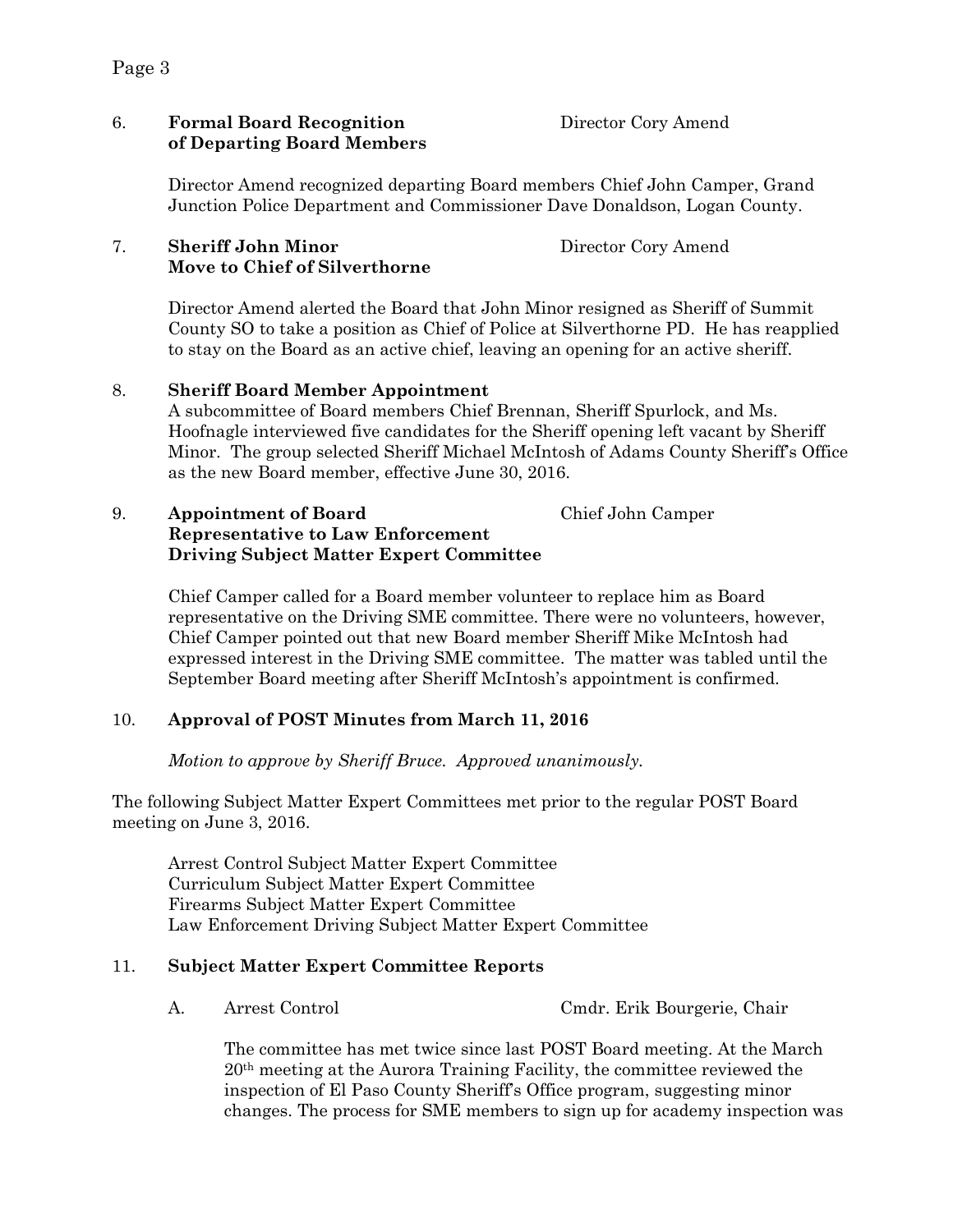reviewed. There was discussion of possible test out revisions, and the development of grading criteria for additional items. The committee has developed ten items which should be included when asked to approve courses for POST funding. An inspection is planned for June 15, 2016 for CMC-Glenwood Springs Test-out requirements and course approvals were discussed further at today's meeting, as well as a review of the 5-year review memo sent to the committee from POST. Discussion of instructor requirements was tabled pending further clarification from POST.

The Arrest Control Training Program was presented for approval by the Board.

*Motion to approve by Chief Brennan. Approved unanimously.*

B. Curriculum Cathy LaBrecque, Vice-Chair

Director LaBrecque gave an overview of changes in the Basic Curriculum and is requesting approval on proposed changes to be effective January, 2017. Academy directors were briefed at the April meeting. Total hours have not changed. Major changes include increased hours for controlled substances to include two hours of marijuana instruction, taught by certified marijuana training instructors. Sexual Assault was added as its own training block and removed from Major Case Considerations. Many sections were detailed further and/or rearranged. Some Reserve Curriculum hours were rearranged and more detail added to mirror the Basic curriculum. The committee discussed changes to the Instruction Methodology program which will be rewritten and presented for approval at a later date.

Sheriff Day requested we specify Sheriff's Departments AND Offices rather than only Sheriff's Departments. POST will make the necessary changes where that appears.

Chief White stated his objection to the addition of a "controlled burn" to the marijuana training, and a discussion took place regarding multiple potential issues with a controlled burn.

*Motion to approve curriculum after striking item H6, regarding "controlled burn" by Sheriff Spurlock. Approved unanimously.*

C. Firearms Dep. Ed Kafel, Chair

The committee is updating the basic Firearms curriculum with no change in number of hours. The revised curriculum will be ready to present to the Board for approval at the December Board meeting. Three new members were approved: Mark Dix of Colorado Springs, Quinn Cunningham of Arapahoe SO, and Jason Petrucelli of Aurora PD.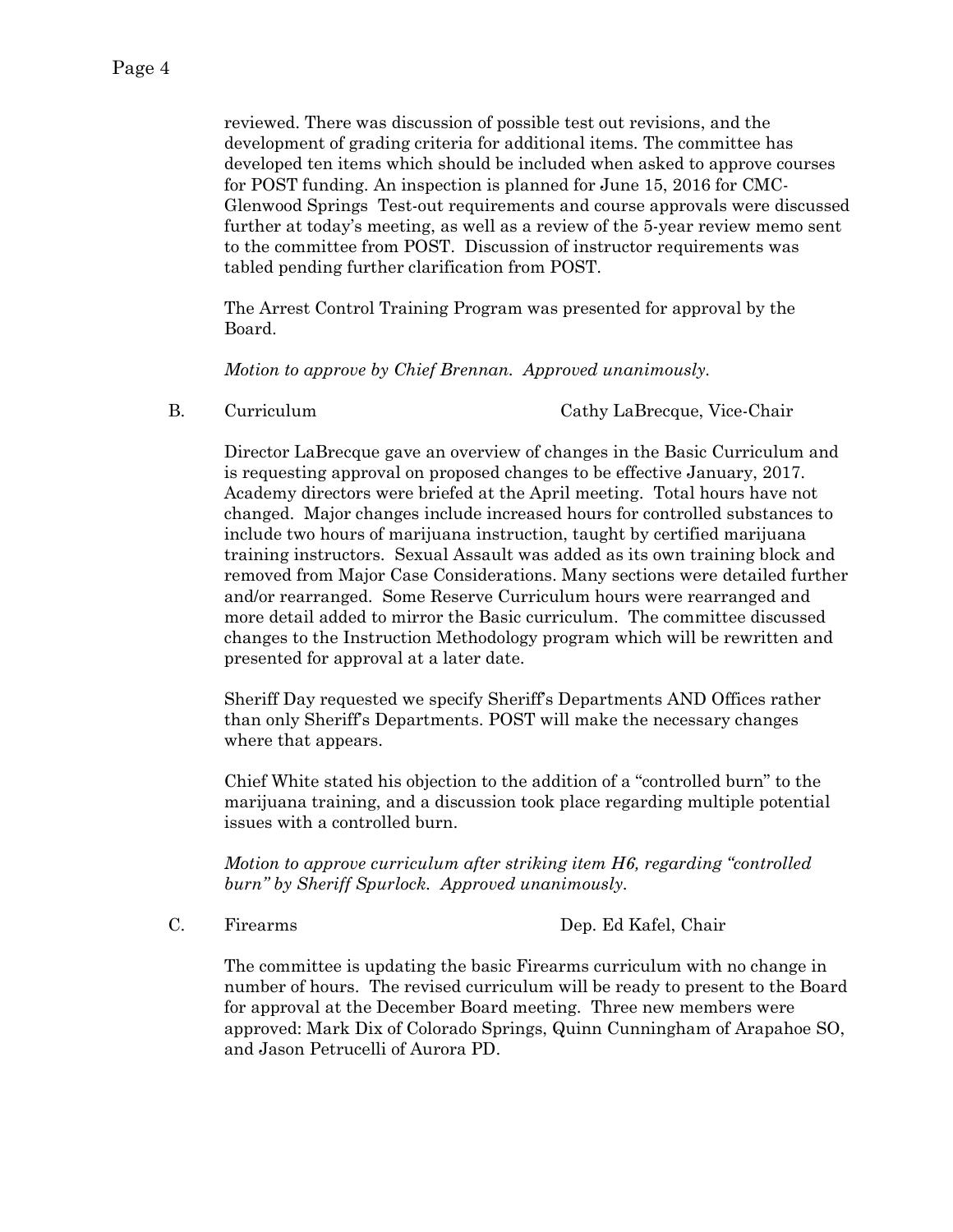#### D. Law Enforcement Driving Cmdr. Karl Smalley, Chair

Deputy Chris Brooks of Mesa County SO has resigned as he is moving out of state. Inspection of Highlands Ranch Public Safety Training Institute was completed without issues. Three new full instructors were approved (Cory Schafer of El Paso County SO, Christopher Higgins of Otero Junior College and Jerry L. Gray of WCPOA). A new site and safety plan was reviewed for Delta-Montrose Technical College for the new facility in Delta for use as an alternate site. One issue will be addressed. The approval process for grantfunded courses was reviewed and recommendations have been made for items to be included in future requests. The director's memo regarding 5-year review of programs was reviewed. This is general practice now and does not present any issues. The qualifications for instructors for the Law Enforcement Driving Instructor program have been finalized with some modifications. The committee is almost finished with changes to the LE Driving academy program. There is no change in number of hours. Some additional information has been added, and program should be finalized at the next meeting. The upcoming test out is covered.

Sheriff Day inquired whether the public input requirement of the 5-year review of programs could be met by having the public members of the Board participate, or if further public review would be necessary. Board counsel Stacy Worthington stated that the review should be open to public comment, which can be written comments, and that participation of public Board members is not sufficient to comply with the requirement. Dir. Amend stated that we provide our meeting minutes on the POST website, which can be considered community outreach. Committee and Board meetings are also open to the public.

#### **Action Items:**

#### 12. **Revocation Appeal Brian Holland**

Dir. Amend stated that Brian Holland requested an appeal to the Board to reinstate his certification. A timeline was provided to the Board, as well as the documentation provided by Mr. Holland. His charges were eventually deferred, then later dismissed upon completion of conditions.

Mr. Holland stated that he has successfully completed the terms of his probation and wished to be reinstated. He was out of state at the time of his show-cause hearing and did not attend. The Board questioned Mr. Holland in regard to his probation terms, as well as some details of the situation which led to his conviction of Harassment/3rd degree assault, including injury to his child. There was Board discussion of the statute and rules covering revocation appeals, and the status of deferred/dismissed judgements. Ms. Worthington stated that the only question to vote on at this point is whether to reinstate.

*Reinstatement was unanimously denied.*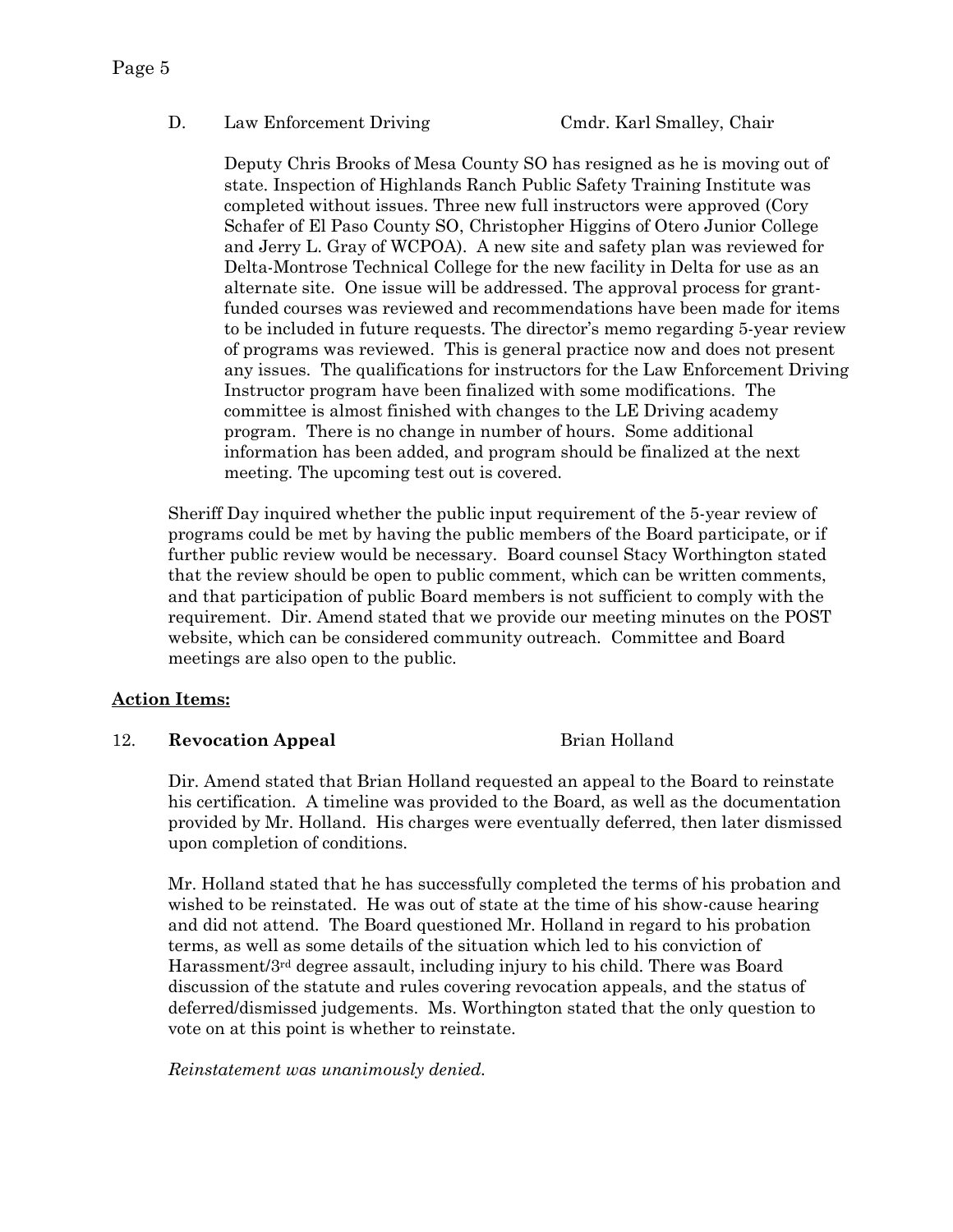### 13. **Peace Officer Certification** Tom Mullen **Revocation Actions** Compliance Investigator

#### **POST Rule 9 - Revocation of Peace Officer Certifications – Felony**

**Convictions:** § 24-31-305, C.R.S.(2)(a) A Colorado peace officer certification issued pursuant to subsection (1) or (1.3) of this section or  $\S 24-31-308$  shall be suspended or revoked by the POST Board if the certificate holder has been convicted of a felony, or has been convicted on or after July 1, 2001, of any misdemeanor described in subsection  $(1.5)$  of  $\S 24-31-30$  C.R.S., or has otherwise failed to meet the certification requirements established by the Board. For purposes of this rule, the term 'conviction' includes any deferred judgments or deferred sentences imposed by a court.

1. No. F16-01, **Paul Dewayne Patton**, Certification B09070 (PID 112312). On January 11, 2016, Respondent was convicted of one count of Public Servant/Attempt to Influence, §18-8-306 C.R.S., a class 4 deferred felony, and Official Misconduct I §18-8-404 C.R.S., a class 2 Misdemeanor. The Respondent was employed as a peace officer on the date of the offense (Date of Offense: June 13, 2015, – Separated September 30, 2015). The Respondent has failed to comply with POST Show Cause Order F16-01 by failing to appear at the scheduled Show Cause Hearing. Director Amend recommends revocation of Paul Dewayne Patton's Colorado Peace Officer Certification No. B09070 (PID 112312).

*Motion to revoke by unknown Board member. Approved unanimously.*

2. No. F16-02, **Leroy Julian Lucero**, Certification B4651 (PID 113794). On September 11, 2015, Respondent was convicted of one count of Theft-\$5000-  $$20,000\text{-}att \$18-4-401(1), (2)(g) C.R.S., a class 6 fellow. The Respondent was not$ employed as a peace officer on the date of the offense (Date of Offense: November 28, 2014, – Separated October 3, 2011). The Respondent has failed to comply with POST Show Cause Order F16-02 by failing to appear at the scheduled Show Cause Hearing. Director Amend recommends revocation of Leroy Julian Lucero's, Colorado Peace Officer Certification No. B4651 (PID 113794).

*Motion to revoke by Chief Brennan. Approved unanimously.*

3. No F16-03 **Joseph Ora Booth-Saunder**s, Certification B17117 (PID 137913). On February 29, 2016, Respondent was convicted of one count of Theft \$2000- 5000, §18-4-401 (1),(2)(f) C.R.S., a class 5 felony. The Respondent was employed as a peace officer on the date of the offense (Date of Offense: October 1, 2013, – Separated January 16, 2014). The Respondent has failed to comply with POST Show Cause Order F16-03 by failing to appear at the scheduled Show Cause Hearing. Director Amend recommends revocation of Joseph Ora Booth-Saunders' Colorado Peace Officer Certification No . B17117, (PID 137913).

*Motion to revoke by Sheriff McKee. Approved unanimously.*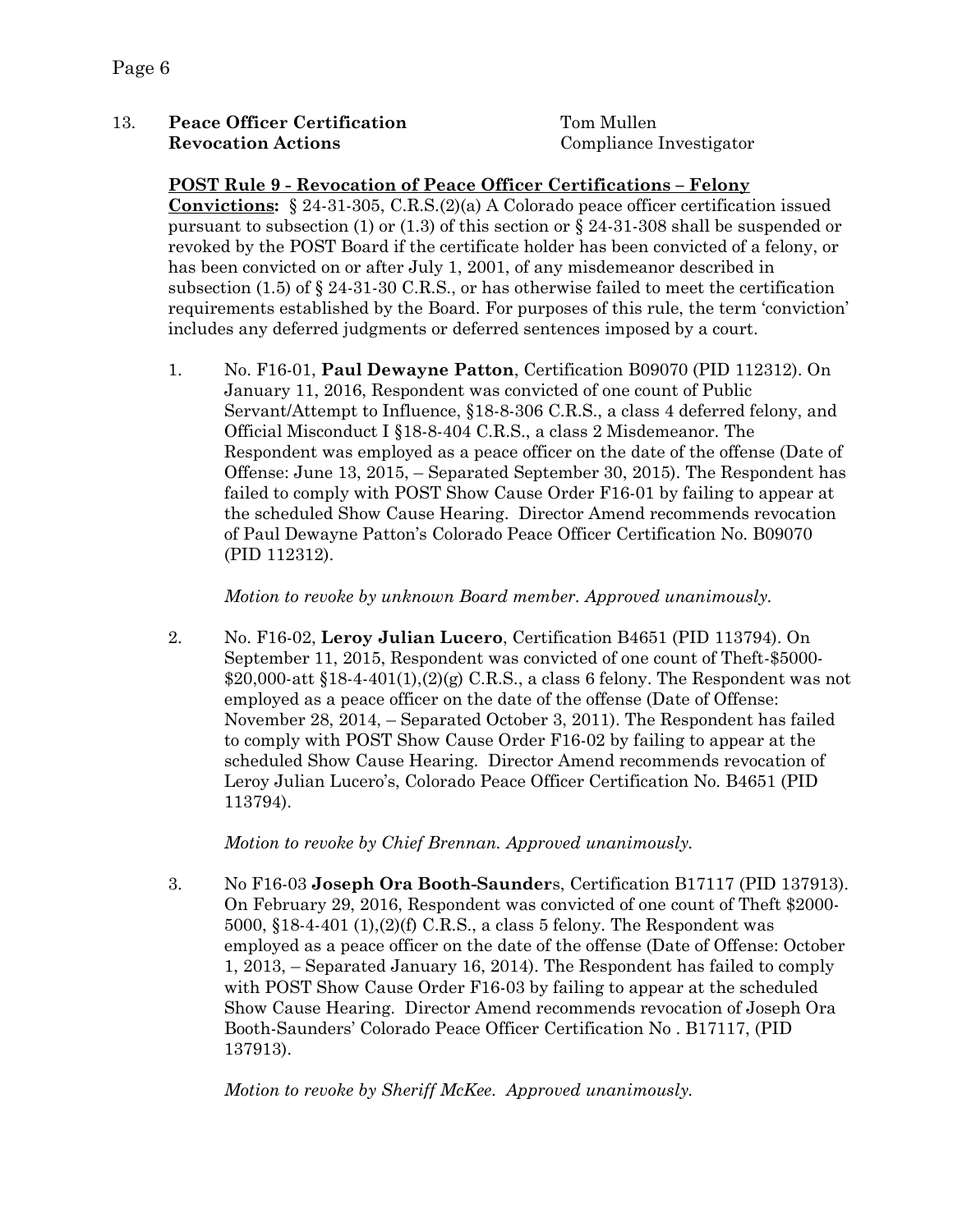### 12. **Grant Awards** Director Cory Amend

Becky Calomino Grant Manager

Dir. Amend reported that during the month of March POST received over \$5 million in requests for funding. Last year 60% of grant funds went to regional grant program and 40% to in-service training funds. This year that was altered to 80% for the regional grant program and 20% to in-service training funds. \$4.111 million was allocated for both programs, with \$3.028 million going to the regional grant program and \$757,000 to in-service training. The grant subcommittee met in April to determine how to distribute funds. The subcommittee introduced and is recommending a new formula allocation of 20%/80% split, with priority given to small agencies with 25 or fewer personnel.

There was considerable discussion regarding the distribution of funds using the introduced formula allocation, and whether it was workable. Members of the subcommittee state that the formula should be readjusted every year in light of unintended consequences and considerations that were not addressed fully this year. Virtually every region received almost all they requested. The subcommittee will be discussing the formula further at their meeting in September and, with POST staff assistance, will develop the formula and notify the regions of the proposed changes.

There was discussion regarding the approval at the last Board meeting of an award of \$225,000 to El Paso County on behalf of the CMTF for a turning target system. Ms. Calomino stated that the Board at that time recommended that if FY 17 funds existed, that El Paso County be awarded an additional \$225,000. The grant subcommittee opted not to make that award due to lack of funds.

*Motion to approve by Sheriff McKee. Approved unanimously.*

#### **Grant Guideline Approval** Becky Calomino

Grant Manager

*Motion to approve by Chief Phibbs. Approved unanimously.*

### **Informational Items:**

#### 13. **POST Audit Update** Dir. Cory Amend

Director Amend gave an overview of the decision-making process and composition of the audit of Colorado POST performed by the International Association of Directors of Law Enforcement Standards and Training (IADLEST). This is the first audit of this type that IADLEST has performed. The audit found six areas of high liability, and provided recommendations for addressing their findings. Dir. Amend suggests using the audit report to help revise the POST strategic plan, which was to carry POST through December 2016. The Board recommends using the audit as a starting point for developing a new strategic plan. Next step is to meet with the AG and staff and create a response with a plan and priorities.